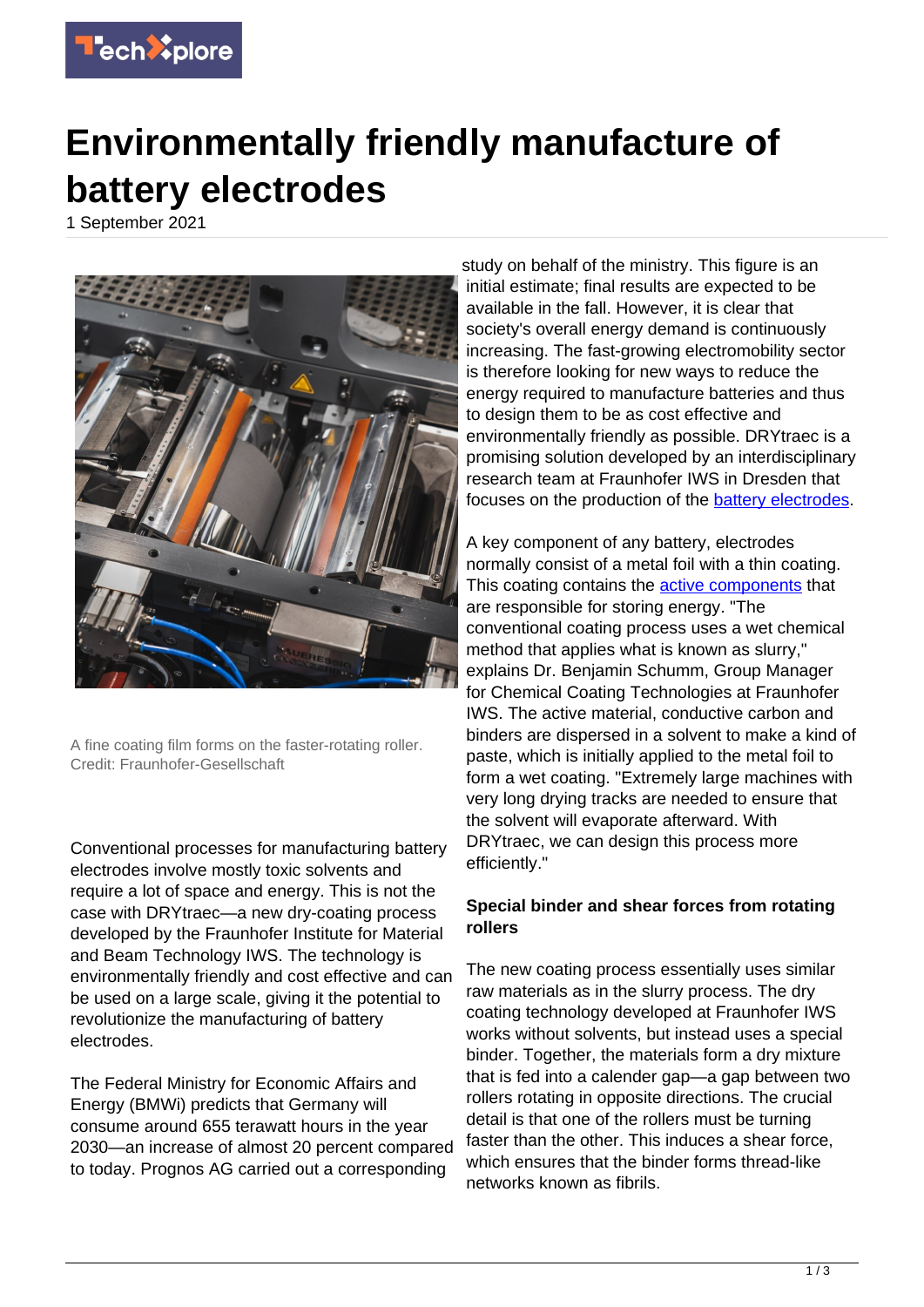

"Imagine it as a spider's web that mechanically embeds the particles," says Schumm. The pressure and motion form a fine film on the faster-rotating roller. This film is then transferred in a second calender gap onto a current collector foil. This allows both sides to be coated simultaneously without significant additional work. In the final step, the resulting coil is cut to the required size and the individual parts are stacked as appropriate in order to produce the finished battery cell.

## **Success thanks to combined expertise in chemistry and manufacturing engineering**

DRYtraec therefore has clear ecological and economic advantages over existing battery electrode coating processes. Removing toxic solvents and long, energy-intensive drying machines from the process benefits the environment. The new process also accelerates production and requires only one-third of the equipment space of a conventional solution, saving costs in number of ways. In Schumm's view, the success of the DRYtraec process comes primarily from the diversity of expertise in the research team at Fraunhofer IWS. Colleagues with a background in chemistry worked on the opti-mum powder mixture, but experts in manufacturing engineering, for example, developed equipment that prevents the dry film from ever being self-supporting, ensuring that it remains stable.

Fraunhofer-Gesellschaft

## **A wide range of possible applications**

The first prototype DRYtraec systems were commissioned as part of the "DryProTex" funding project. This project demonstrated that it is possible to manufacture electrodes continuously, regardless of the type of battery: "The range of possible uses for the technology is not limited to a particular cell chemistry," Schumm points out. "It could equally be used on lithium-ion cells as on lithium-sulfur or sodium-ion cells. We are even looking at solid-state batteries. These will be increasingly important in the future, but the materials cannot tolerate wet chemical processing. Thus, DRYtraec allows us to offer a very promising solution to this problem."

The industry is showing a lot of interest in the process. Discussions are currently underway with several automobile and cell manufacturers to plan the construction of a number of pilot systems. Beyond manufacturing electrodes with DRYtraec, the researchers at Fraunhofer IWS are engaged in many other research projects to examine the entire battery cell development process chain. By doing so, they are playing a key role in shaping the future of the [battery.](https://techxplore.com/tags/battery/)



DRYtraec machines do not require long drying tracks and so take up significantly less space than conventional battery electrode manufacturing systems. Credit:

Provided by Fraunhofer-Gesellschaft